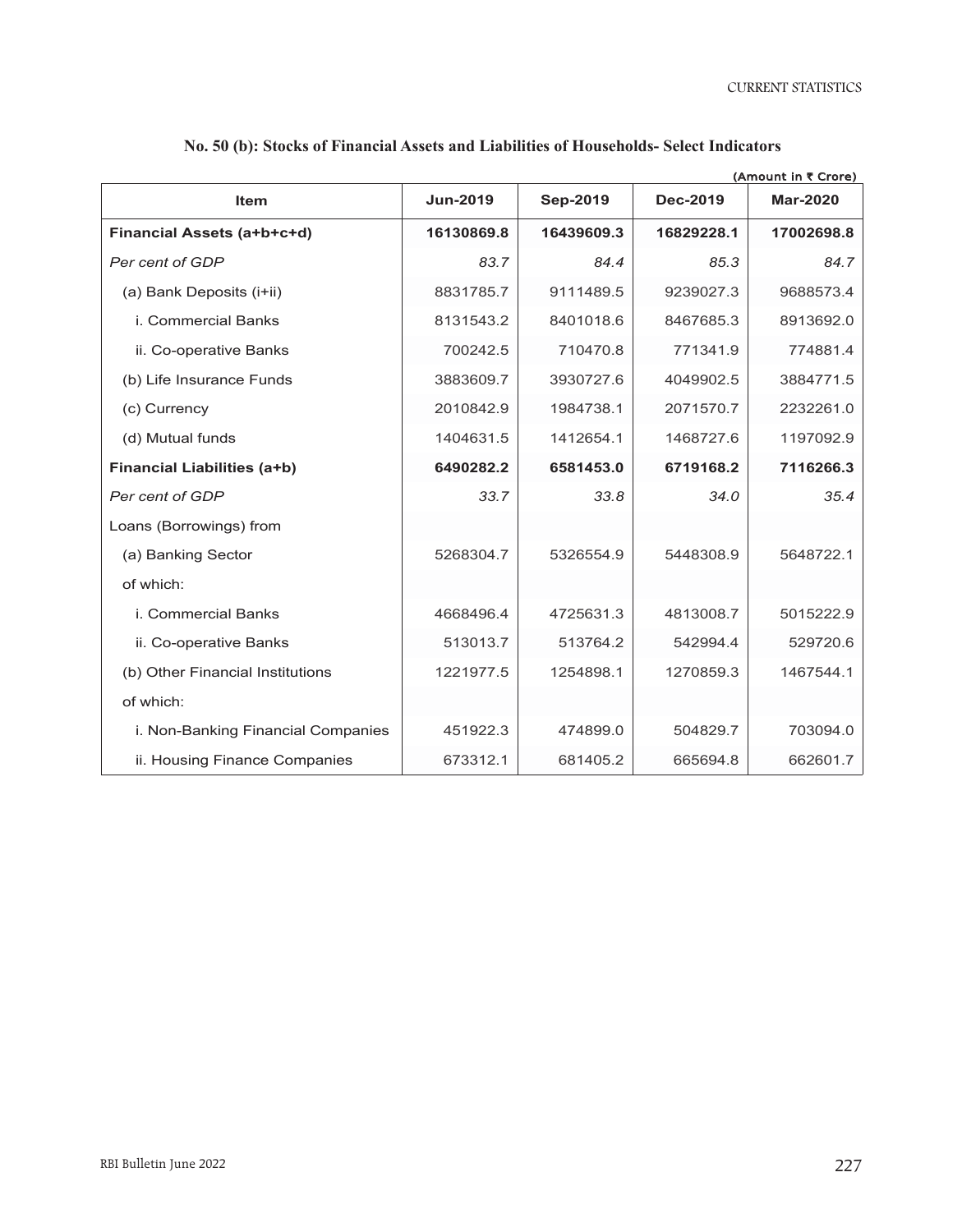| (Amount in ₹ Crore)                |                 |                 |                 |                 |  |
|------------------------------------|-----------------|-----------------|-----------------|-----------------|--|
| <b>Item</b>                        | <b>Jun-2020</b> | <b>Sep-2020</b> | <b>Dec-2020</b> | <b>Mar-2021</b> |  |
| Financial Assets (a+b+c+d)         | 17850174.9      | 18408441.6      | 19129606.6      | 19979862.7      |  |
| Per cent of GDP                    | 93.9            | 97.6            | 99.7            | 100.9           |  |
| (a) Bank Deposits (i+ii)           | 9969728.5       | 10234251.8      | 10381289.0      | 10916446.4      |  |
| i. Commercial Banks                | 9192702.5       | 9454736.2       | 9598294.8       | 10070025.7      |  |
| ii. Co-operative Banks             | 777026.0        | 779515.6        | 782994.2        | 846420.7        |  |
| (b) Life Insurance Funds           | 4102000.7       | 4274424.9       | 4551882.0       | 4718718.2       |  |
| (c) Currency                       | 2434693.7       | 2455980.6       | 2547436.6       | 2614237.0       |  |
| (d) Mutual funds                   | 1343752.0       | 1443784.4       | 1648999.0       | 1730461.0       |  |
| <b>Financial Liabilities (a+b)</b> | 7321703.0       | 7360326.0       | 7529942.6       | 7921728.4       |  |
| Per cent of GDP                    | 38.5            | 39.0            | 39.3            | 40.0            |  |
| Loans (Borrowings) from            |                 |                 |                 |                 |  |
| (a) Banking Sector                 | 5859727.5       | 5872939.2       | 6012326.7       | 6316427.4       |  |
| of which:                          |                 |                 |                 |                 |  |
| <i>i.</i> Commercial Banks         | 5226482.2       | 5239696.0       | 5380210.4       | 5622686.4       |  |
| ii. Co-operative Banks             | 558551.1        | 558545.6        | 557545.8        | 608703.4        |  |
| (b) Other Financial Institutions   | 1461975.5       | 1487386.9       | 1517615.9       | 1605301.0       |  |
| of which:                          |                 |                 |                 |                 |  |

i. Non-Banking Financial Companies | 687643.6 | 709270.7 | 725191.9 | 786518.0

ii. Housing Finance Companies | 673118.3 675993.4 689041.8 714377.9

## **No. 50 (b): Stocks of Financial Assets and Liabilities of Households - Select Indicators (Contd.) No. 50 (b): Stocks of Financial Assets and Liabilities of Households- Select Indicators (Contd.)**